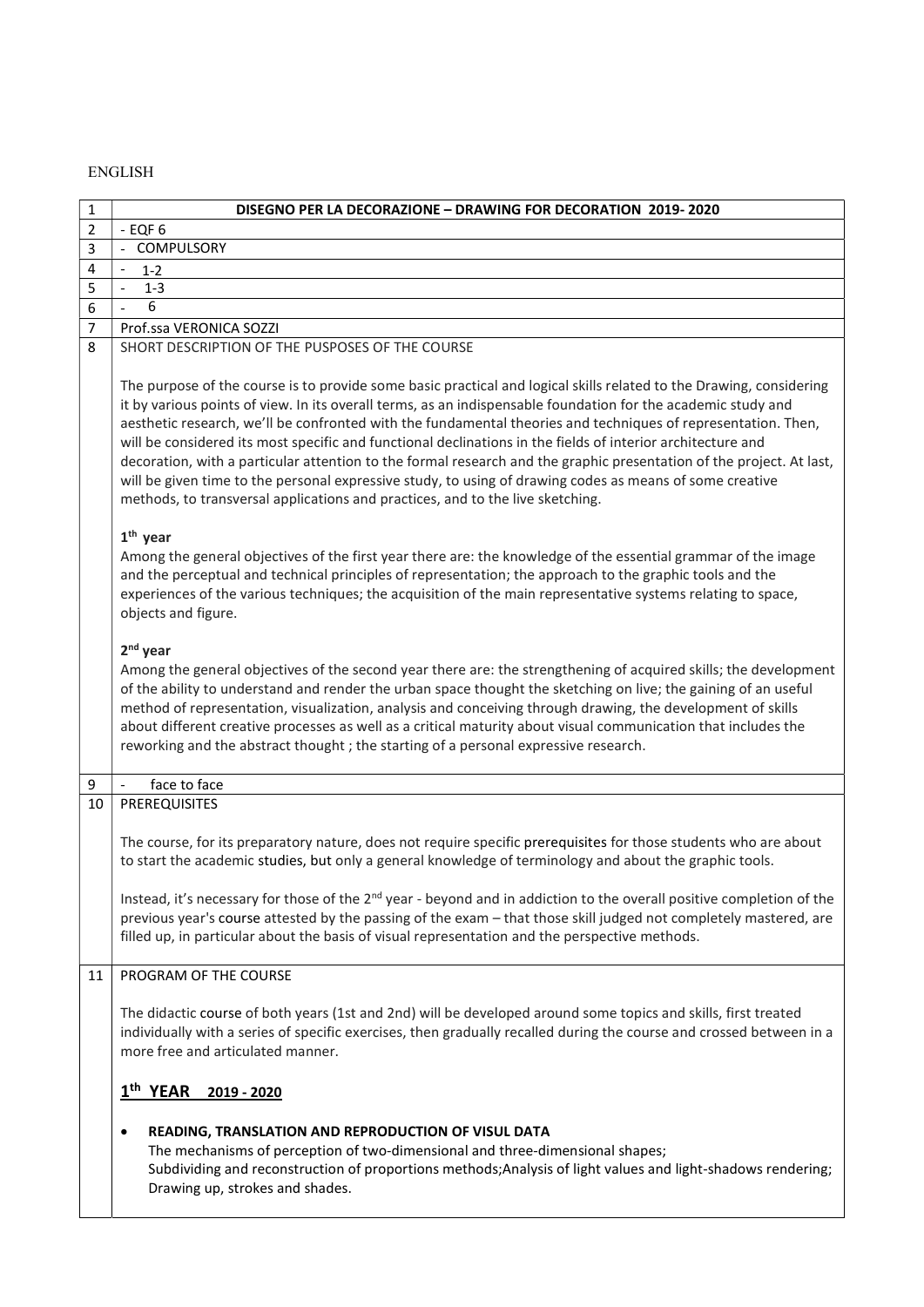| ٠              |                                                                                                                                                     |
|----------------|-----------------------------------------------------------------------------------------------------------------------------------------------------|
|                | Graphic simulations of three-dimensional volumes;                                                                                                   |
|                | Functional and creative uses of intuitive perspective methods: central, accidental, rational;                                                       |
|                | Surfaces and objects in the space;                                                                                                                  |
|                | Curved plans and volumes;                                                                                                                           |
|                | Hints to the theory of shadows.                                                                                                                     |
| $\bullet$      | <b>CHARACTERISTICS AND POTENTIALITIES OF GRAPHIC TOOLS AND TECHNIQUES</b>                                                                           |
|                | Exercises on the use, effects and peculiarities of the most important graphic media: charcoal, sanguine,                                            |
|                | colored pencils, and chalks;                                                                                                                        |
|                | Applications on interior and exterior architectures views.                                                                                          |
|                | Applications on figurative subjectes.                                                                                                               |
| $\bullet$      | <b>HAND RENDERING OF MATERIALS</b>                                                                                                                  |
|                | Mixed techniques for the graphic description of some types of surfaces and textures.                                                                |
| $\bullet$      | <b>THE HUMAN FIGURE</b>                                                                                                                             |
|                | Main parameters of the human body representation;                                                                                                   |
|                | Composition with figures in the space.                                                                                                              |
| $\bullet$      | THE RENDERING OF THE SETTING                                                                                                                        |
|                | Experimentations of mixed graphic-pictorial techniques for handmade rendering of environments.                                                      |
| ٠              | <b>CONCLUSIVE COMPOSITION</b>                                                                                                                       |
|                | Original graphical table with a combination of some indicated elements.                                                                             |
|                | 2nd YEAR 2019-2020                                                                                                                                  |
|                | <b>REVISING AND FILLING UP OF THE FIRST YEARS TOPICS</b>                                                                                            |
|                | <b>COMPLETION OF BASIC PREPARATION</b>                                                                                                              |
| ٠<br>$\bullet$ | - THE HUMAN FIGURE                                                                                                                                  |
|                | Essential parameters for the human body representation and his in the space;                                                                        |
|                | Famous architect's human figures and graphical study around personal schemes of the figure.                                                         |
|                | - THE NATURAL SETTING                                                                                                                               |
|                | Graphic study of plants and scenic elements with mixed media.                                                                                       |
|                | <b>SYNTHESIS AND ABSTRACTION PROCESSES</b>                                                                                                          |
|                |                                                                                                                                                     |
|                | - THE LINE - (AND THE SHAPE)                                                                                                                        |
|                | Reproduction of a picture with the continuous line;<br>Smart approaches to structuring and manipulating shapes.                                     |
|                | - THE STAIN - (AND THE PICTURE)                                                                                                                     |
|                | Accident and necessity; the effects and the efficacy of the indeterminate sign.                                                                     |
|                | -(AND THE SURFACE)<br>- THE SIGN                                                                                                                    |
|                | Visual restitution and expressive interpretation through the sign;                                                                                  |
|                | Imitation of the graphic styles of some modern and contemporary artists;<br>Reworking of the "found casual" sign: from the frottage to the texture. |